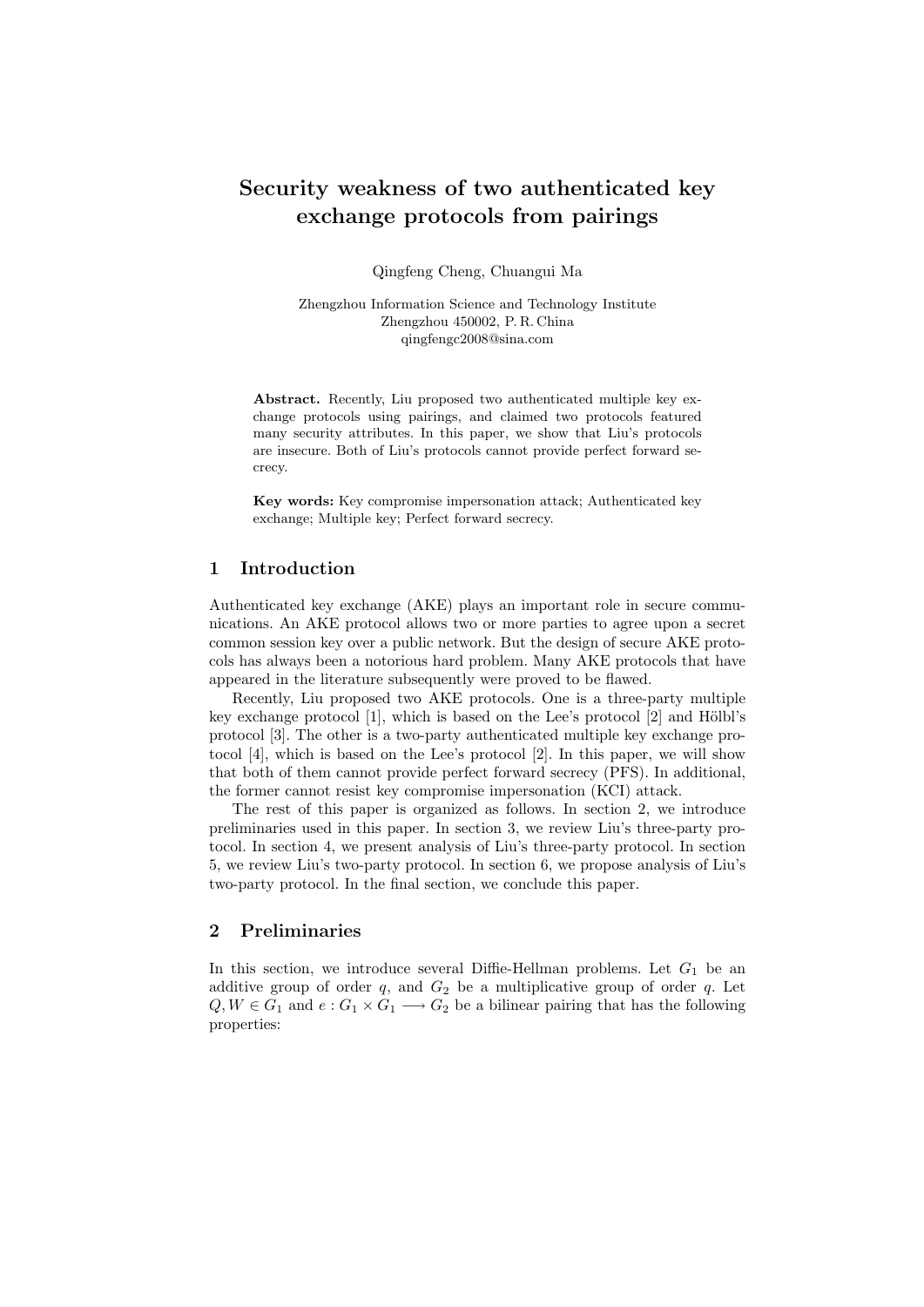- Bilinearity: For any  $Q, W \in G_1$  and  $a, b \in Z_q^*$ , we have  $e(aQ, bW)$  =  $e(Q, W)^{ab}.$
- **Non-degeneracy:** There exists  $Q, W \in G_1$  such that  $e(Q, W) \neq 1$ .
- **Computability**: For any  $Q, W \in G_1$ , there exists an efficient algorithm to compute  $e(O, W)$ .

Next, we describe DL and BDH problems:

- Discrete Logarithm (DL) Problem: Given two elements  $Q, W \in G_1$ . Find the integer n whenever such an integer exists, such that  $Q = nW$ .
- Bilinear Diffie-Hellman (BDH) Problem: Let  $P$  is a generator of  $G_1$ . Given  $(P, aP, bP, cP)$  with  $a, b, c \in \mathbb{Z}_q^*$ , computes  $e(P, P)^{abc} \in G_2$ .

We say that  $G_2$  satisfies the DL and BDH assumptions if no feasible adversary can solve the DL and BDH problems with non-negligible probability.

#### 3 Review of Liu's Three-Party Protocol

In this section, we briefly review Liu's three-party protocol proposed by Liu in 2010. Let P be a generator of a cyclic additive group  $G_1$  of the prime order q, and  $G_2$  be a cyclic multiplicative group of the prime order  $q. e : G_1 \times G_1 \longrightarrow G_2$ is a bilinear pairing. Each party i has a static private key  $X_i \in Z_q^*$  and a static public key  $Y_i(= X_i P)$ . For more details about the protocol, refer to [1].

In the following description we suppose that three communications parties, A, B and C wish to communicate with each other.

1. Party A chooses  $a_1, a_2 \in Z_q^*$  randomly and computes  $T_{A1} = a_1 P$  and  $T_{A2} = a_2 P$ . Then party A computes

$$
S_{A1} = a_1 X_A + a_2, \ S_{A2} = a_2 X_A + a_1.
$$

Finally, party A sends the message  $(T_{A1}, T_{A2}, S_{A1}, S_{A2}, Cert(Y_A))$  to party  $B$  and party  $C$ .

2. Similarly, party B chooses  $b_1, b_2 \in Z_q^*$  randomly and computes  $T_{B1} = b_1 F$ and  $T_{B2} = b_2 P$ . Then party B computes

$$
S_{B1} = b_1 X_B + b_2, S_{B2} = b_2 X_B + b_1.
$$

Finally, party B sends the message  $(T_{B1}, T_{B2}, S_{B1}, S_{B2}, Cert(Y_B))$  to party A and party C.

In the same way, party C chooses  $c_1, c_2 \in Z_q^*$  randomly and computes  $T_{C1} = c_1 P$  and  $T_{C2} = c_2 P$ . Then party C computes

$$
S_{C1} = c_1 X_C + c_2, S_{C2} = c_2 X_C + c_1.
$$

Finally, party C sends the message  $(T_{C1}, T_{C2}, S_{C1}, S_{C2}, Cert(Y_C))$  to party A and party B.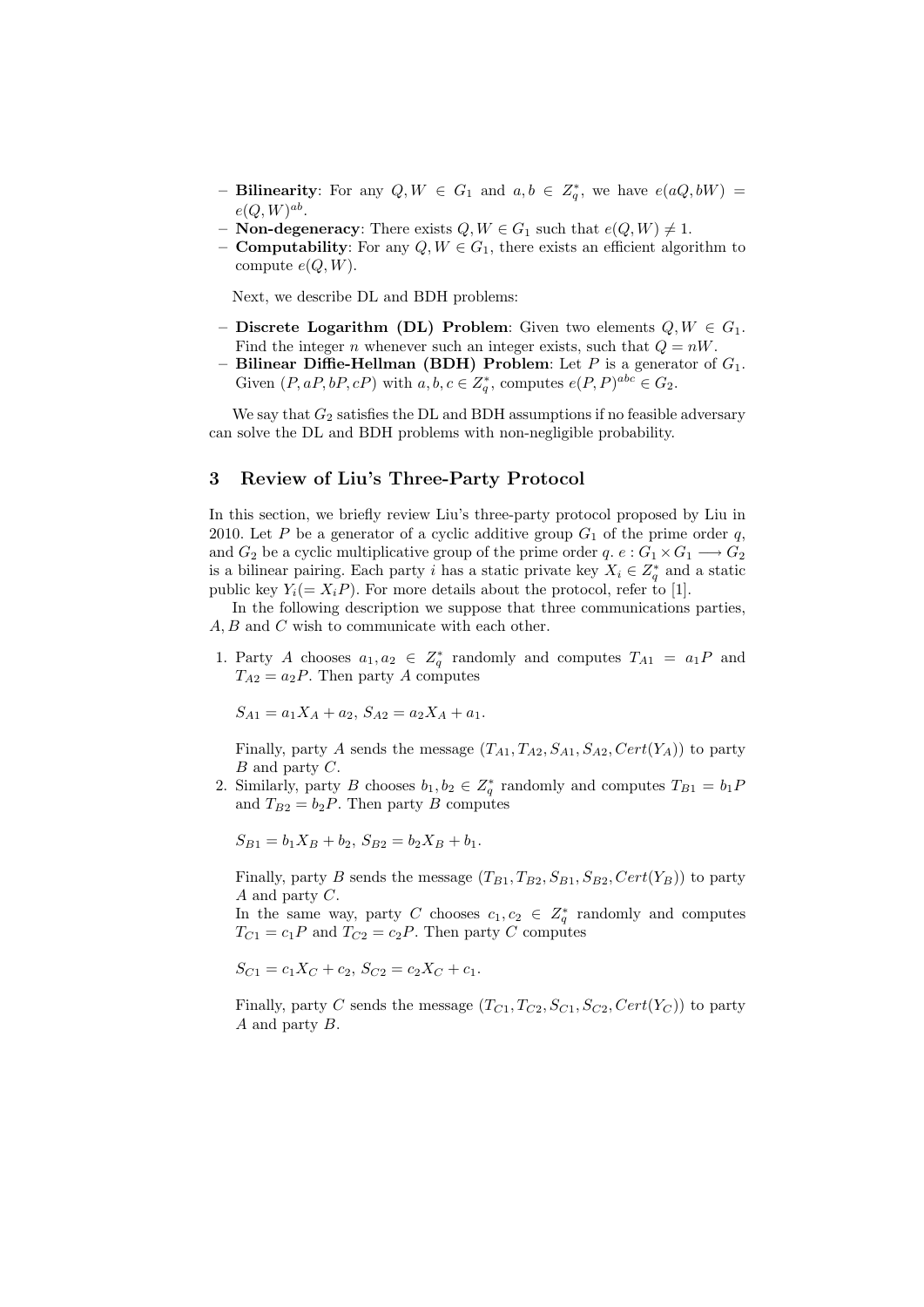3. Upon receiving the message from parties  $B$  and  $C$ , party  $A$  checks whether

$$
e((S_{B1} + S_{B2})P - (T_{B1} + T_{B2}), P) = e(T_{B1} + T_{B2}, Y_B),
$$
  

$$
e((S_{C1} + S_{C2})P - (T_{C1} + T_{C2}), P) = e(T_{C1} + T_{C2}, Y_C),
$$

if they are equal, then computes the session keys  $K_i(i = 1, 2, ..., 8)$  as follows:

$$
K_{1} = e(a_{1}T_{B1}, X_{A}(S_{C1}P - T_{C2}) + T_{C1})e(a_{1}(S_{B1}P - T_{B2}), X_{A}T_{C1})
$$
  
\n
$$
= e((X_{A}X_{B} + X_{A}X_{C} + X_{B}X_{C})P, P)^{a_{1}b_{1}c_{1}}
$$
  
\n
$$
K_{2} = e(a_{1}T_{B1}, X_{A}(S_{C2}P - T_{C1}) + T_{C2})e(a_{1}(S_{B1}P - T_{B2}), X_{A}T_{C2})
$$
  
\n
$$
= e((X_{A}X_{B} + X_{A}X_{C} + X_{B}X_{C})P, P)^{a_{1}b_{1}c_{2}}
$$
  
\n
$$
K_{3} = e(a_{1}T_{B2}, X_{A}(S_{C1}P - T_{C2}) + T_{C1})e(a_{1}(S_{B2}P - T_{B1}), X_{A}T_{C1})
$$
  
\n
$$
= e((X_{A}X_{B} + X_{A}X_{C} + X_{B}X_{C})P, P)^{a_{1}b_{2}c_{1}}
$$
  
\n
$$
K_{4} = e(a_{1}T_{B2}, X_{A}(S_{C2}P - T_{C1}) + T_{C2})e(a_{1}(S_{B2}P - T_{B1}), X_{A}T_{C2})
$$
  
\n
$$
= e((X_{A}X_{B} + X_{A}X_{C} + X_{B}X_{C})P, P)^{a_{1}b_{2}c_{2}}
$$
  
\n
$$
K_{5} = e(a_{2}T_{B1}, X_{A}(S_{C1}P - T_{C2}) + T_{C1})e(a_{2}(S_{B1}P - T_{B2}), X_{A}T_{C1})
$$
  
\n
$$
= e((X_{A}X_{B} + X_{A}X_{C} + X_{B}X_{C})P, P)^{a_{2}b_{1}c_{1}}
$$
  
\n
$$
K_{6} = e(a_{2}T_{B1}, X_{A}(S_{C2}P - T_{C1}) + T_{C2})e(a_{2}(S_{B1}P - T_{B2}), X_{A}T_{C2})
$$
  
\n
$$
= e((X_{A}X_{B} + X_{A}X_{C} + X_{B
$$

Otherwise party A aborts.

4. Party  $B$  and party  $C$  compute these session keys in the similar way, here we omit the details.

# 4 Analysis of Liu's Three-Party Protocol

In this section, we show that Liu's protocol cannot provide perfect forward secrecy, and cannot resist key compromise impersonation attack.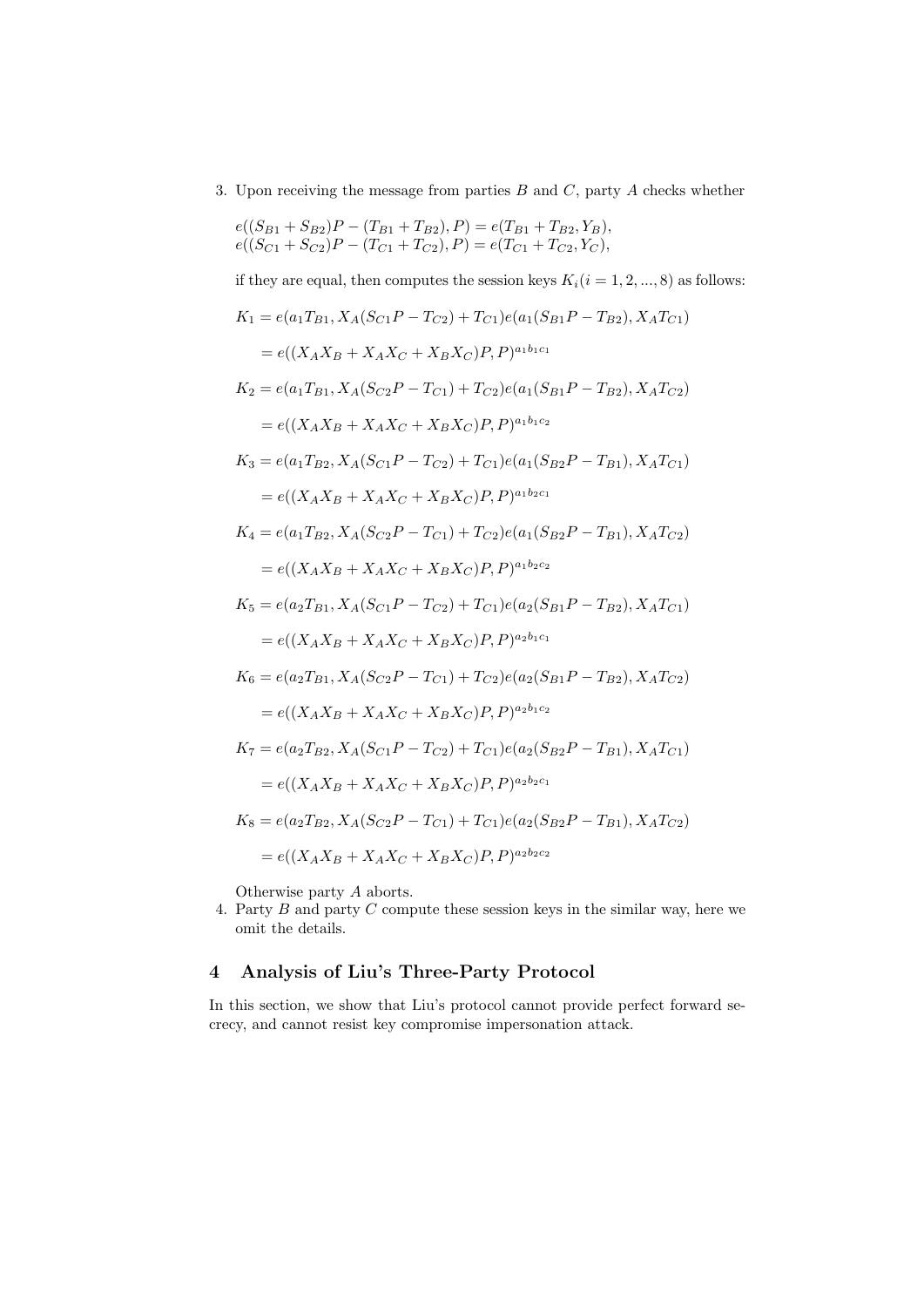#### 4.1 No PFS

In this subsection, we show that Liu's three-party protocol cannot provide perfect forward secrecy. If the adversary learns long-term private keys  $X_A, X_B$  and  $X_C$ , the adversary can compute  $a_1, a_2$  from  $S_{A1}, S_{A2}$  as follows:

$$
S_{A1} = a_1 X_A + a_2 \Rightarrow a_2 = S_{A1} - a_1 X_A
$$
  
\n
$$
\Downarrow
$$
  
\n
$$
S_{A2} = a_2 X_A + a_1, a_2 = S_{A1} - a_1 X_A \Rightarrow S_{A2} = (S_{A1} - a_1 X_A) X_A + a_1
$$
  
\n
$$
\Downarrow
$$
  
\n
$$
a_1 = (S_{A2} - S_{A1} X_A)((X_A)^2 + 1)^{-1}
$$
  
\n
$$
\Downarrow
$$
  
\n
$$
a_2 = S_{A1} - (S_{A2} - S_{A1} X_A)((X_A)^2 + 1)^{-1} X_A.
$$

Similarly, the adversary also can compute  $b_1$ ,  $b_2$  from  $S_{B1}$ ,  $S_{B2}$  and  $c_1$ ,  $c_2$  from  $S_{C1}$ ,  $S_{C2}$ . With these values  $(X_A, X_B, X_C, a_1, a_2, b_1, b_2, c_1, c_2)$ , the adversary can easily recover session keys  $K_i(i = 1, ..., 8)$ . It means that Liu's three-party multiple key agreement protocol cannot provide perfect forward secrecy.

#### 4.2 KCI Attack

In this subsection, we assume the adversary learns the long-term key  $X_A$ . From subsection 4.1, we know that the adversary can compute the values  $a_1, a_2$ . If the adversary has past session transcripts, he can impersonate successfully party B and party  $C$  to cheat party  $A$  in the new session.

#### 5 Review of Liu's Two-Party Protocol

In this section, we briefly review Liu's two-party protocol [4] proposed by Liu in 2010. Let P be a generator of a cyclic additive group  $G_1$  of the prime order q, and  $G_2$  be a cyclic multiplicative group of the prime order  $q. e : G_1 \times G_1 \longrightarrow G_2$ is a bilinear pairing. Each party i has a static private key  $X_i \in Z_q^*$  and a static public key  $Y_i(= X_i P)$ . For more details about the protocol, refer to [4].

In the following description we suppose that three communications parties, A and B wish to communicate with each other.

1. Party A chooses  $a_1, a_2 \in Z_q^*$  randomly and computes  $T_{A1} = a_1 Y_A$  and  $T_{A2} = a_2 PY_A$ , Let  $K_{A1}$  and  $K_{A2}$  be the x-coordinate values of  $T_{A1}$  and  $T_{A2}$ . Then party A computes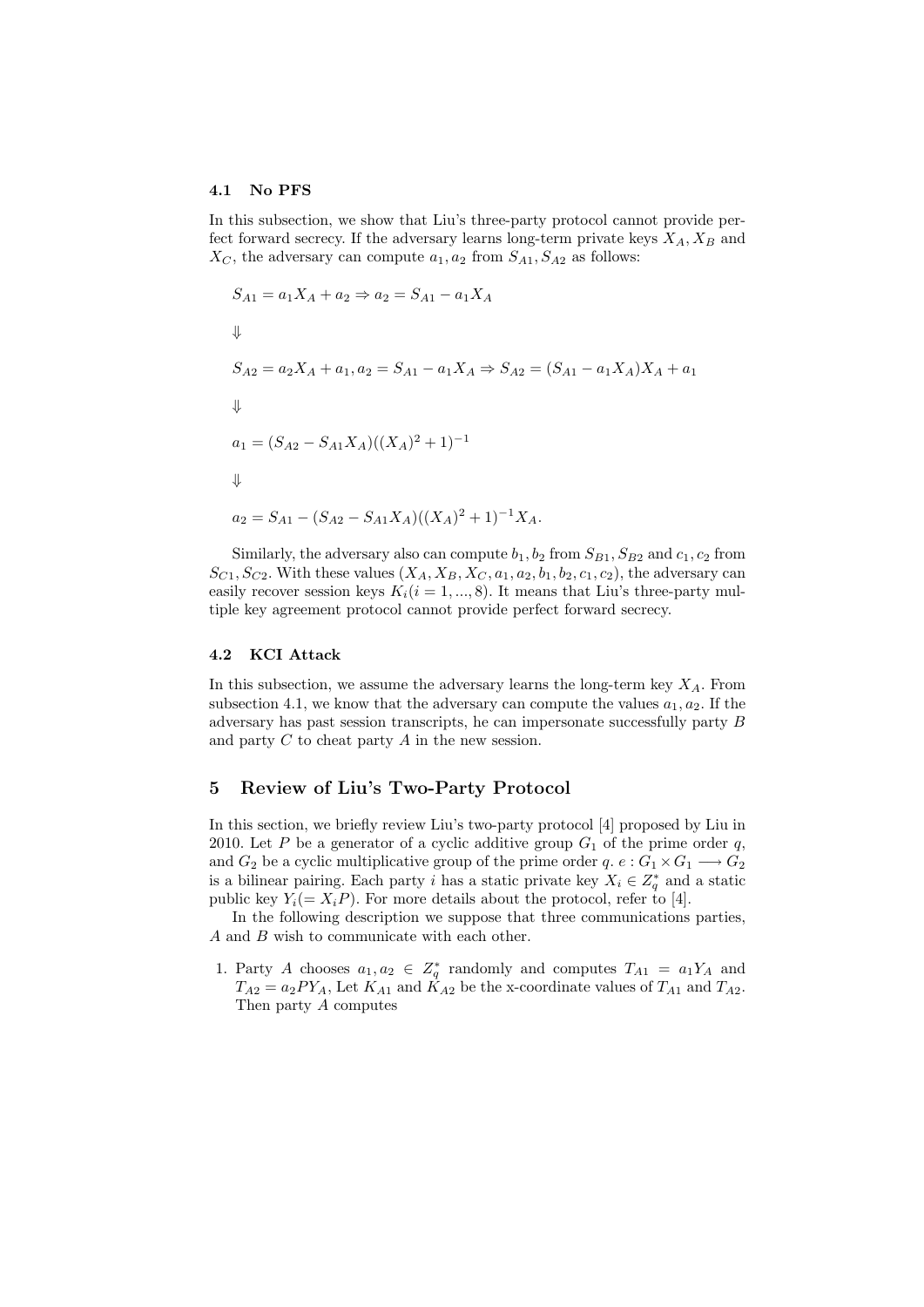$S_A = (a_1K_{A1} + a_2K_{A2})T_{A1} + X_A T_{A12}.$ 

Finally, party A sends the message  $(T_{A1}, T_{A2}, S_A, Cert(Y_A))$  to party B.

2. Similarly, party B chooses  $b_1, b_2 \in Z_q^*$  randomly and computes  $T_{B1} = b_1 Y_B$ and  $T_{B2} = b_2 Y_B$ , Let  $K_{B1}$  and  $K_{B2}$  be the x-coordinate values of  $T_{B1}$  and  $T_{B2}$ . Then party B computes

 $S_B = (b_1K_{B1} + b_2K_{B2})T_{B1} + X_BT_{B2}.$ 

Finally, party B sends the message  $(T_{B1}, T_{B2}, S_B, Cert(Y_B))$  to party A. 3. Upon receiving the message  $(T_{B1}, T_{B2}, S_B, Cert(Y_B))$ , party A takes out the

x-coordinate values  $K_{B1}$  and  $K_{B2}$  from  $T_{B1}$  and  $T_{B2}$ , checks whether

 $e(S_B, Y_B) = e(K_{B1}T_{B1} + K_{B2}T_{B2}, T_{B1})e(T_{B2}, Y_B),$ 

if  $e(S_B, Y_B) = e(K_{B1}T_{B1} + K_{B2}T_{B2}, T_{B1})e(T_{B2}, Y_B)$ , then computes the session keys  $K_1, K_2, K_3, K_4$  as follows:

 $K_1 = e(a_1 X_A T_{B1}, Y_A + Y_B)$  $K_2 = e(a_1X_A T_{B2}, Y_A + Y_B)$  $K_3 = e(a_2X_A T_{B1}, Y_A + Y_B)$  $K_4 = e(a_2X_A T_{B2}, Y_A + Y_B)$ 

Otherwise party A aborts.

4. Upon receiving the message  $(T_{A1}, T_{A2}, S_A, Cert(Y_A))$ , party B takes out the x-coordinate values  $K_{A1}$  and  $K_{A2}$  from  $T_{A1}$  and  $T_{A2}$ , checks whether

 $e(S_A, Y_A) = e(K_{A1}T_{A1} + K_{A2}T_{A2}, T_{A1})e(T_{A2}, Y_A),$ 

if  $e(S_A, Y_A) = e(K_{A1}T_{A1} + K_{A2}T_{A2}, T_{A1})e(T_{A2}, Y_A)$ , then computes the session keys  $K_1, K_2, K_3, K_4$  as follows:

 $K_1 = e(b_1 X_B T_{A1}, Y_A + Y_B)$  $K_2 = e(b_1 X_B T_{A2}, Y_A + Y_B)$  $K_3 = e(b_2X_BT_{A1}, Y_A + Y_B)$  $K_4 = e(b_2X_BT_{A2}, Y_A + Y_B)$ 

Otherwise party B aborts.

#### 6 Analysis of Liu's Two-Party Protocol

In this section, we show that Liu's protocol cannot provide perfect forward secrecy. The adversary  $E$  can carry out his attack as follows:

$$
K_1 = e(b_1 X_B T_{A1}, Y_A + Y_B) = e(b_1 X_B T_{A1}, Y_A + Y_B)
$$